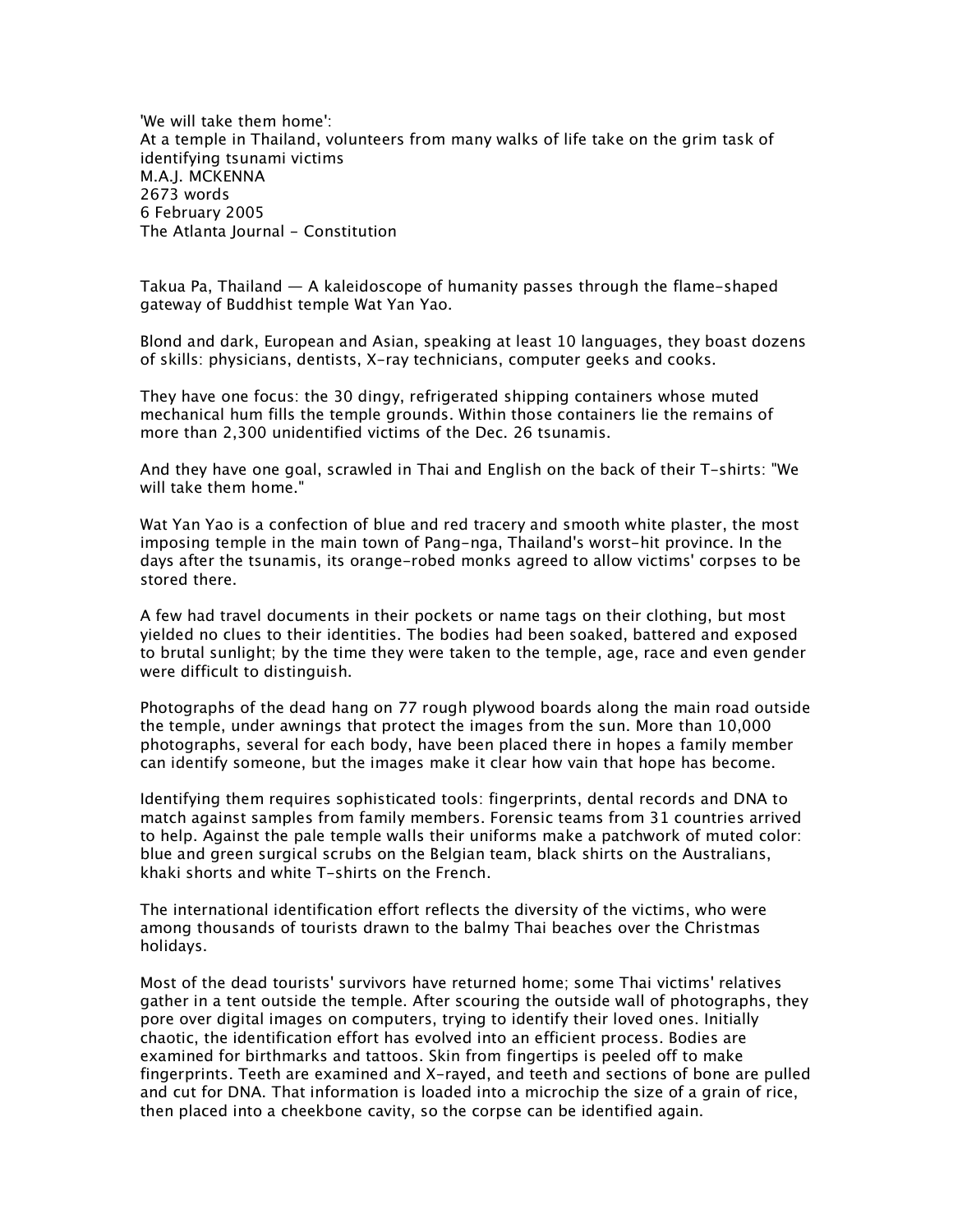*Details are sent by e-mail to a giant database at a computer center on the island of Phuket. Then teenage Thai army cadets in white protective coveralls and respirators trundle the bodies back to the containers in handmade metal carts.*

*Each container holds dozens of bodies. When the container doors clank open, an unmistakable smell --- sweet, putrid and clinging --- drifts over the temple grounds.*

*"It is not that hard to take, not for a specialist," said French police commander Gerard de Lassus of the Identification de Victimes de Catastrophes. "It is unfortunately necessary to the job we do."*

*Segregated efforts*

*Disputes over the identification process began almost as soon as the forensic effort did.*

*Bodies brought to the temple were segregated, Thai from foreign, first by sight and later by such anthropological criteria as skull shape and facial structure. That sparked concerns that other Asians could have been misidentified.*

*Those fears grew when the Thai government decided to identify its own citizens using Thai volunteers. That ruling effectively created two mortuaries within the temple, one operated by Thais and the other by foreigners, each using different techniques.*

*At the center of the controversy is the colorful chief of the Thai identification effort: Khunying Pornthip Rojanasunand, deputy director of Thailand's Central Institute of Forensic Science, who works from a folding table draped with computer cables, between the ornate crematory and a temporary kitchen for the crews.*

*Pornthip --- "Khunying" is a title granted by the king --- is instantly recognizable: blade-thin, with multiple earrings and extravagantly spiked crimson hair.*

*She is adored by the Thai public --- the plywood wall that shields the refrigeration trailers from view is covered with sketches portraying her as a superhero --- and loathed by the Thai police, who have feuded with her in the media since the forensic effort began.*

*Seldom leaving the temple grounds, she sleeps in a camper on the other side of the wall from the corpses. Knowing her popularity, the foreign teams treat her with careful respect. The volunteers who carry bodies, develop X-rays and comfort relatives worship her.*

*"By competency, by knowledge, by passion, she is the leader of the whole operation," said Dr. Luba Matic, a Yugoslavian physician who lives in Thailand. "She motivates all of us."*

*Pornthip's prominence and the volunteers' loyalty have given her extraordinary influence over the politically delicate plans for the dead.*

*The Thai government plans to transfer the whole forensic effort to a new mortuary being built on Phuket, a two-hour drive south. But poor coastal villagers, who can't afford to travel, don't want their relatives' bodies moved so far away. Several thousand have rioted twice in front of the temple, blocking police and preventing government officials from reaching the site.*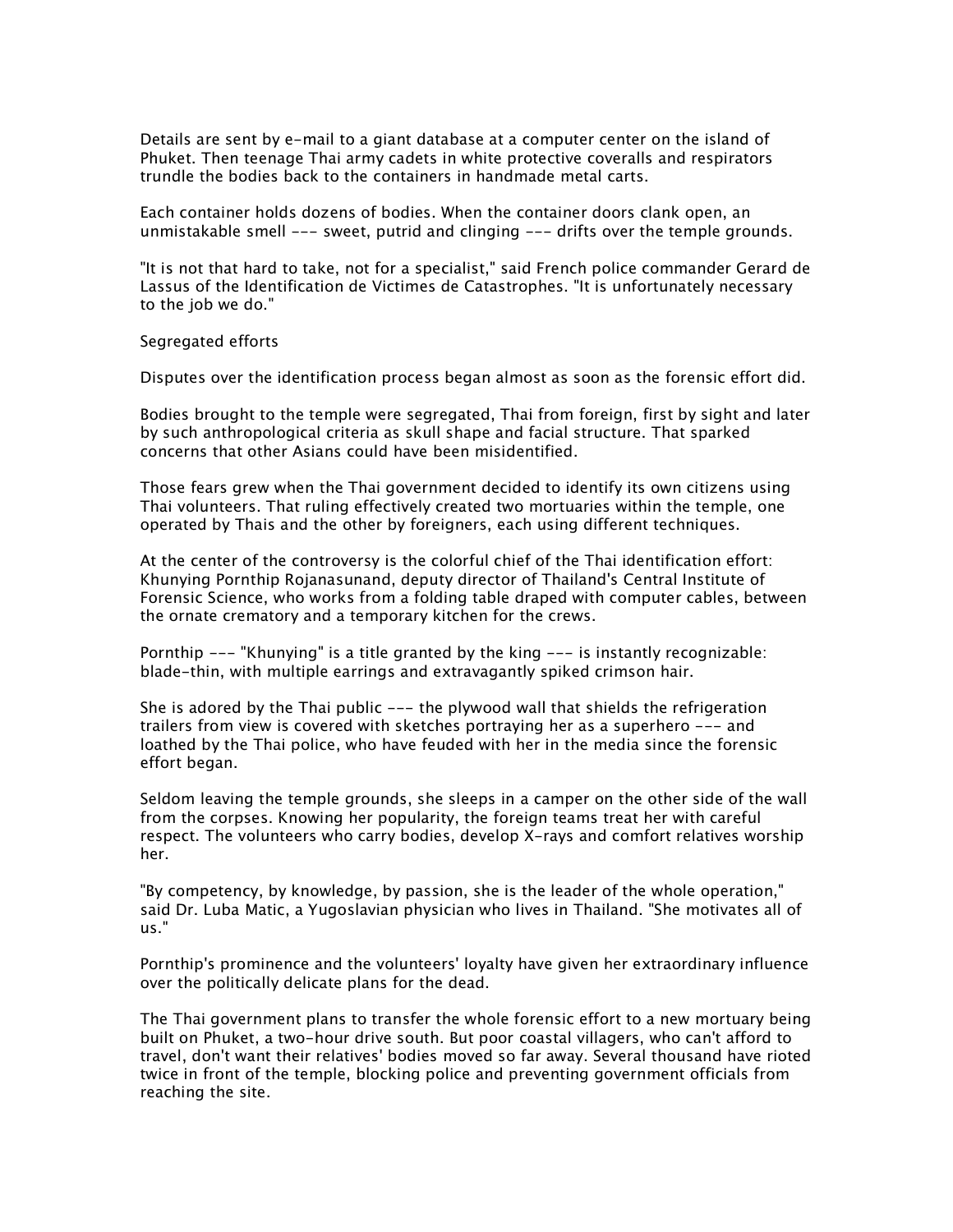*When Pornthip came out to plead with them, she climbed onto a car and promised that*  no Thai bodies would leave the site. The mobs broke up and went home. While the *foreign tsunami dead await identification, they will rest in a broad open space between a stand of coconut palms and a field of bean plants at the north end of Phuket.*

*The land, called Mai Khao, was lent by another Buddhist monastery for the new mortuary donated by the Norwegian government and built by international volunteers. It will be run by Houston-based Kenyon International Emergency Services, specialists in recovering the dead of mass disasters.*

*Banners draped across nearby trees mark the site. "Death Bodys Center (Tzsunami)" says one; another bears condolences in English and Thai from Coca-Cola bottlers of southwest Thailand.*

Last week, the first trucks carrying the containers that hold the dead began moving *slowly under police escort down the highway to Phuket.*

*Construction of the new mortuary, like the forensic effort, has drawn volunteers from around the world like Charlotte firefighter Rob Brisley, who cashed in his vacation to help.*

*"I came with a mission," he said. "Until everybody goes home. That's why we are here."*

*Teeth play crucial role*

*Dentists may be the hardest working specialists at Wat Yan Yao. Decay does more than ruin the bodies' appearance; it degrades DNA in the tissues, reducing the chance of making a match. Dental analysis can provide crucial details.*

*"Teeth are the only way to accurately age a body," said a white-bearded dental technician who gave his name only as "Sandy from Kansas."*

*"A child may be big for his age or small for his age, but his teeth will tell you exactly how old," he said.*

*Each body in the camp is examined and dental charts are marked for fillings, bridges, root canals and missing teeth. Then they are X-rayed.*

*Dr. Gib Suwannagate, a 34-year-old oral surgeon from the coastal village of Si Racha, has examined more than 1,300 bodies on the Thai side of the temple. Head of her hospital's dentistry department, she arrived at Wat Yan Yao four days after the disaster.*

*"We pull three teeth," she said in slow but grammatical English. "We try to choose teeth that have large amounts of pulp, to get the DNA. But it is difficult because so many teeth have been lost."*

*Suwannagate had never before done such work; in all of Thailand there are only two forensic dentists.*

*"When I first came, there were no containers. The bodies were laid out on the ground, with dry ice," she said. "The first day, I wore three masks."*

*She works even though she knows it may not help in naming the dead. In Thailand, she said, only big-city dentists keep detailed patient records, while many of the Thai dead*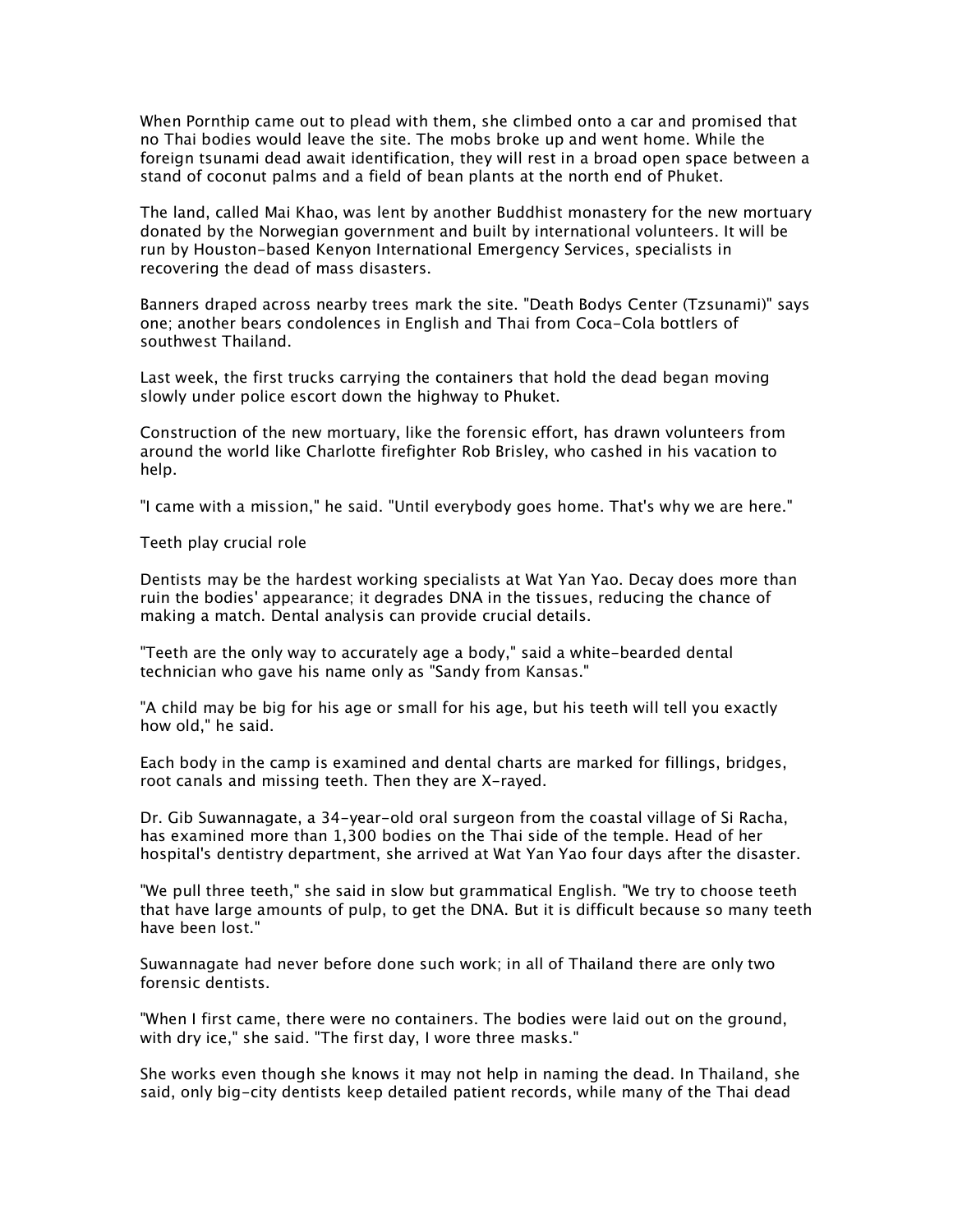*are believed to have been subsistence fishermen and service workers from the resorts. Of all the bodies she has examined, only 10 have been identified so far.*

*"I feel so sad when I work," she said. "I think, 'How can I help this person?' Because all of us want to take them home."*

*A team of three*

*Some of the workers left comfortable lives to help after the tsunamis hit.*

*Dave Fruitman, a lawyer from Canada, was backpacking in Cambodia when he heard of the destruction. Tony Cresswell, a builder from England, was hiking in Sumatra with his 18-year-old daughter. Paul Sanderson, a New Zealand potter who was an extra in "The Lord of the Rings," was enjoying the holidays with his wife and children when he felt an inexplicable pull to go to Thailand.*

*Now all three sit beneath a slender golden Buddha, scrubbing the rings, necklaces, watches and photographs retrieved from the hands and pockets of the dead. Sometimes the items are more upsetting than the bodies.*

*"I had a wedding ring yesterday," said Cresswell, a tall man with the crooning accent of England's far north. "It had two dates on it. I thought, 'Ah, it's the day they got engaged and the day they got married,' " he said.*

*"And the day they got married was Dec. 24, 2004."*

*Once the possessions are clean, they are photographed and coded, and then bagged with the dental charts and X-rays and the DNA test results. The photographs are mailed to the database along with as many details as the men can uncover: brands, stones, carat weights, hallmarks.*

*The details have helped identify one body. Sanderson, who calls his group the "No Stone Unturned" team, is pessimistic.*

*"I think when this is over there will be a pile of bodies that can't be identified," he said. "Maybe some people were here because they were hiding. Maybe some had an identity change, or a sex change. Maybe some were just loners, and their families don't know where they are."*

## *Reconstructed faces*

*The volunteers keep seeking fresh ways to link the dead with their lost identities.*

*Three of them are trying to give back to the battered bodies the faces they had in life.*

*Matic, the Yugoslavian doctor, was an artist before he began medical training. He lifts a crushed face from its skull, looking for landmarks that tell him where the eyelids began and where the base of the nose should rest. Then he lays the tissue gently back over the bone, working it like artist's clay until it looks lifelike. He takes a digital photograph of the results.*

*The next step belongs to Pat Noinoum and David Gross, a nurse and former graphic designer from Los Angeles and a photographer from Turkey who brought their own high-powered laptops. They enhance the photographs, erasing lacerations, smoothing and lightening the blackened skin and adding back lost teeth and hair.*